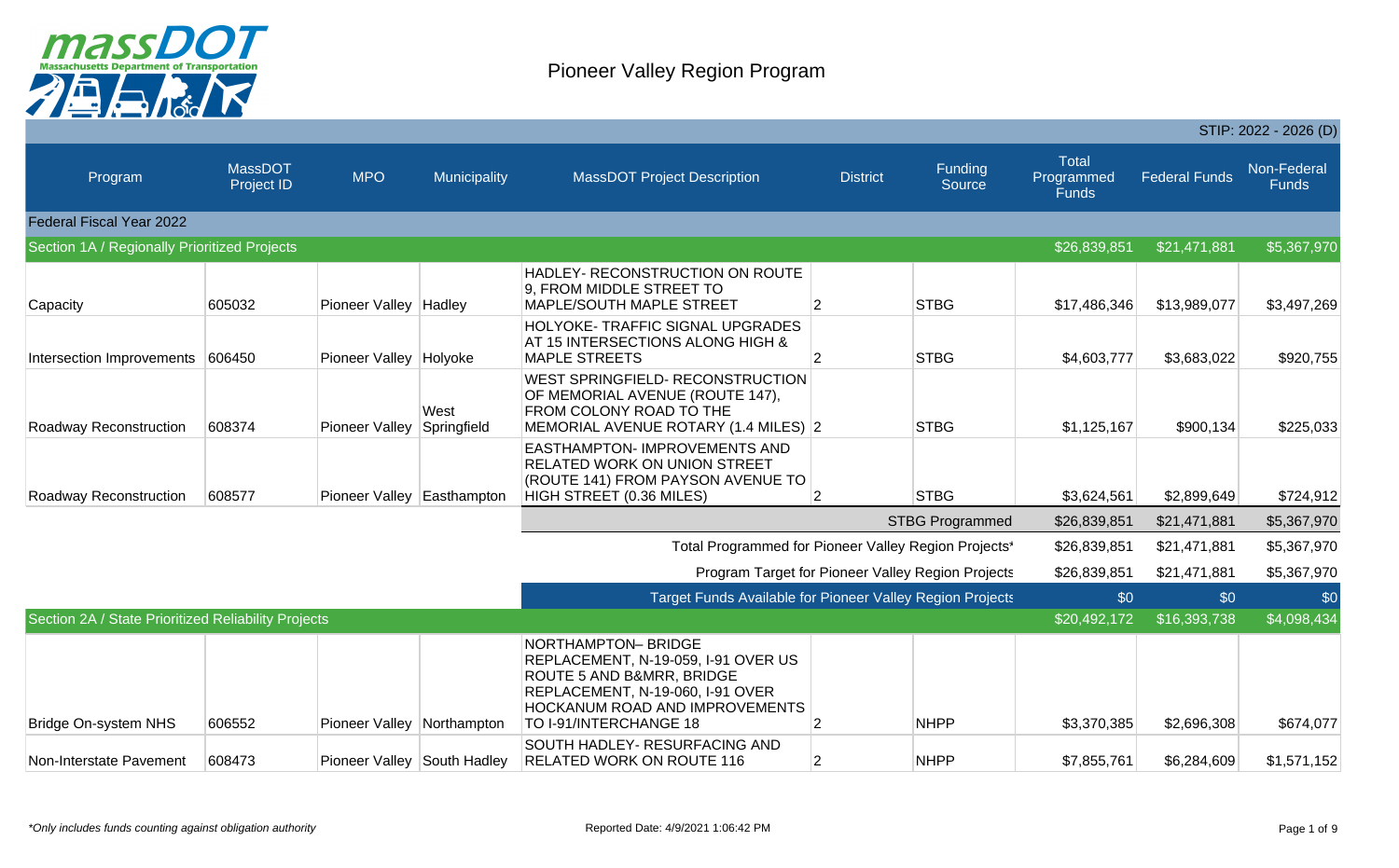

|                                                   |                                                       |                         |              |                                                                                                                                                   |                 |                          |                                            |                            | STIP: 2022 - 2026 (D)       |
|---------------------------------------------------|-------------------------------------------------------|-------------------------|--------------|---------------------------------------------------------------------------------------------------------------------------------------------------|-----------------|--------------------------|--------------------------------------------|----------------------------|-----------------------------|
| Program                                           | <b>MassDOT</b><br>Project ID                          | <b>MPO</b>              | Municipality | <b>MassDOT Project Description</b>                                                                                                                | <b>District</b> | <b>Funding</b><br>Source | <b>Total</b><br>Programmed<br><b>Funds</b> | <b>Federal Funds</b>       | Non-Federal<br><b>Funds</b> |
| Bridge Off-system                                 | 605126                                                | Pioneer Valley Ware     |              | WARE- BRIDGE REPLACEMENT, W-05-<br>015, ROUTE 32 (PALMER ROAD) OVER<br>THE WARE RIVER                                                             |                 | STBG-BR-Off              | \$9,266,026                                | \$7,412,821                | \$1,853,205                 |
|                                                   | Section 2B / State Prioritized Modernization Projects |                         |              |                                                                                                                                                   |                 |                          |                                            | \$6,226,865<br>\$7,014,628 | \$787,763                   |
| Roadway Reconstruction                            | 609515                                                | Pioneer Valley          | Northampton  | NORTHAMPTON- BRIDGE STREET<br>ELEMENTARY SCHOOL IMPROVEMENTS<br>(SRTS)                                                                            |                 | <b>TAP</b>               | \$863,004                                  | \$690,403                  | \$172,601                   |
| Intersection Improvements 606450                  |                                                       | Pioneer Valley Holyoke  |              | HOLYOKE-TRAFFIC SIGNAL UPGRADES<br>AT 15 INTERSECTIONS ALONG HIGH &<br><b>MAPLE STREETS</b>                                                       |                 | <b>HSIP</b>              | \$6,151,624                                | \$5,536,462                | \$615,162                   |
| Section 2C / State Prioritized Expansion Projects |                                                       |                         |              |                                                                                                                                                   |                 |                          | \$1,479,773                                | \$1,183,818                | \$295,955                   |
| <b>Bicycle and Pedestrian</b>                     | 608719                                                | Pioneer Valley Multiple |              | AMHERST-BELCHERTOWN-<br>NORWOTTUCK RAIL TRAIL<br>RESURFACING, FROM STATION ROAD IN<br>AMHERST TO WARREN WRIGHT ROAD IN<br>BELCHERTOWN (1.5 MILES) |                 | <b>STBG</b>              | \$1,479,773                                | \$1,183,818                | \$295,955                   |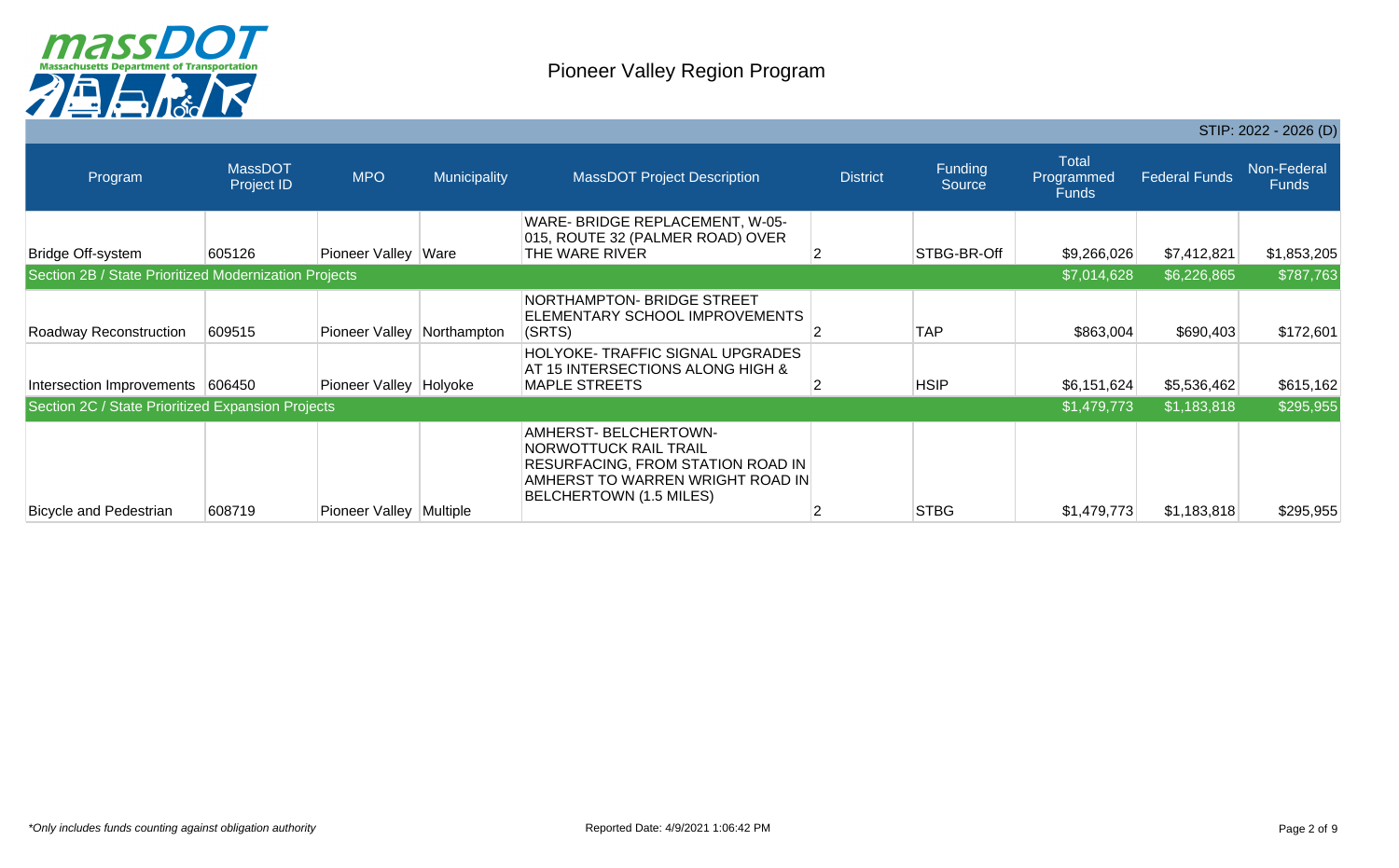

|                                                     |                              |                       |                     |                                                                                                                                               |                 |                          |                                            |                      | STIP: 2022 - 2026 (D)       |
|-----------------------------------------------------|------------------------------|-----------------------|---------------------|-----------------------------------------------------------------------------------------------------------------------------------------------|-----------------|--------------------------|--------------------------------------------|----------------------|-----------------------------|
| Program                                             | <b>MassDOT</b><br>Project ID | <b>MPO</b>            | Municipality        | <b>MassDOT Project Description</b>                                                                                                            | <b>District</b> | <b>Funding</b><br>Source | <b>Total</b><br>Programmed<br><b>Funds</b> | <b>Federal Funds</b> | Non-Federal<br><b>Funds</b> |
| Federal Fiscal Year 2023                            |                              |                       |                     |                                                                                                                                               |                 |                          |                                            |                      |                             |
| Section 1A / Regionally Prioritized Projects        |                              |                       |                     |                                                                                                                                               |                 |                          | \$27,208,514                               | \$21,866,811         | \$5,341,703                 |
| Intersection Improvements 606895                    |                              | Pioneer Valley Granby |                     | <b>GRANBY-IMPROVEMENTS @ 2</b><br><b>LOCATIONS ON ROUTE 202: SCHOOL</b><br><b>STREET &amp; FIVE CORNERS</b>                                   | $\overline{2}$  | <b>HSIP</b>              | \$1,000,000                                | \$900,000            | \$100,000                   |
| Intersection Improvements 606895                    |                              | Pioneer Valley Granby |                     | <b>GRANBY-IMPROVEMENTS @ 2</b><br><b>LOCATIONS ON ROUTE 202: SCHOOL</b><br><b>STREET &amp; FIVE CORNERS</b>                                   | $\overline{2}$  | <b>STBG</b>              | \$2,382,672                                | \$1,906,138          | \$476,534                   |
| Roadway Reconstruction                              | 608163                       | Pioneer Valley Wales  |                     | <b>WALES- RECONSTRUCTION &amp;</b><br><b>IMPROVEMENTS ON MONSON ROAD,</b><br>FROM THE MONSON T.L. TO REED HILL<br>ROAD (1.5 MILES)            | $\overline{2}$  | <b>STBG</b>              | \$5,656,106                                | \$4,524,885          | \$1,131,221                 |
| Roadway Reconstruction                              | 608374                       | Pioneer Valley        | West<br>Springfield | <b>WEST SPRINGFIELD- RECONSTRUCTION</b><br>OF MEMORIAL AVENUE (ROUTE 147),<br>FROM COLONY ROAD TO THE<br>MEMORIAL AVENUE ROTARY (1.4 MILES) 2 |                 | <b>STBG</b>              | \$17,669,498                               | \$14,135,598         | \$3,533,900                 |
| Roadway Reconstruction                              | 608374                       | Pioneer Valley        | West<br>Springfield | <b>WEST SPRINGFIELD- RECONSTRUCTION</b><br>OF MEMORIAL AVENUE (ROUTE 147),<br>FROM COLONY ROAD TO THE<br>MEMORIAL AVENUE ROTARY (1.4 MILES) 2 |                 | <b>TAP</b>               | \$500,238                                  | \$400,190            | \$100,048                   |
|                                                     |                              |                       |                     |                                                                                                                                               |                 | <b>HSIP Programmed</b>   | \$1,000,000                                | \$900,000            | \$100,000                   |
|                                                     |                              |                       |                     |                                                                                                                                               |                 | <b>STBG Programmed</b>   | \$25,708,276                               | \$20,566,621         | \$5,141,655                 |
|                                                     |                              |                       |                     |                                                                                                                                               |                 | <b>TAP Programmed</b>    | \$500,238                                  | \$400,190            | \$100,048                   |
|                                                     |                              |                       |                     | Total Programmed for Pioneer Valley Region Projects'                                                                                          |                 |                          | \$27,208,514                               | \$21,866,811         | \$5,341,703                 |
|                                                     |                              |                       |                     | Program Target for Pioneer Valley Region Projects                                                                                             |                 |                          | \$27,426,056                               | \$21,940,845         | \$5,485,211                 |
|                                                     |                              |                       |                     | Target Funds Available for Pioneer Valley Region Projects                                                                                     |                 |                          | \$217,542                                  | \$74,034             | \$143,508                   |
| Section 2A / State Prioritized Reliability Projects |                              |                       |                     |                                                                                                                                               |                 |                          | \$30,978,819                               | \$25,245,958         | \$5,732,861                 |
| Bridge Off-system                                   | 609120                       | Pioneer Valley Ludlow |                     | LUDLOW- BRIDGE REPLACEMENT, L-16-<br>026, PINEY LANE OVER BROAD BROOK                                                                         | $\overline{2}$  | STBG-BR-Off              | \$556,192                                  | \$444,954            | \$111,238                   |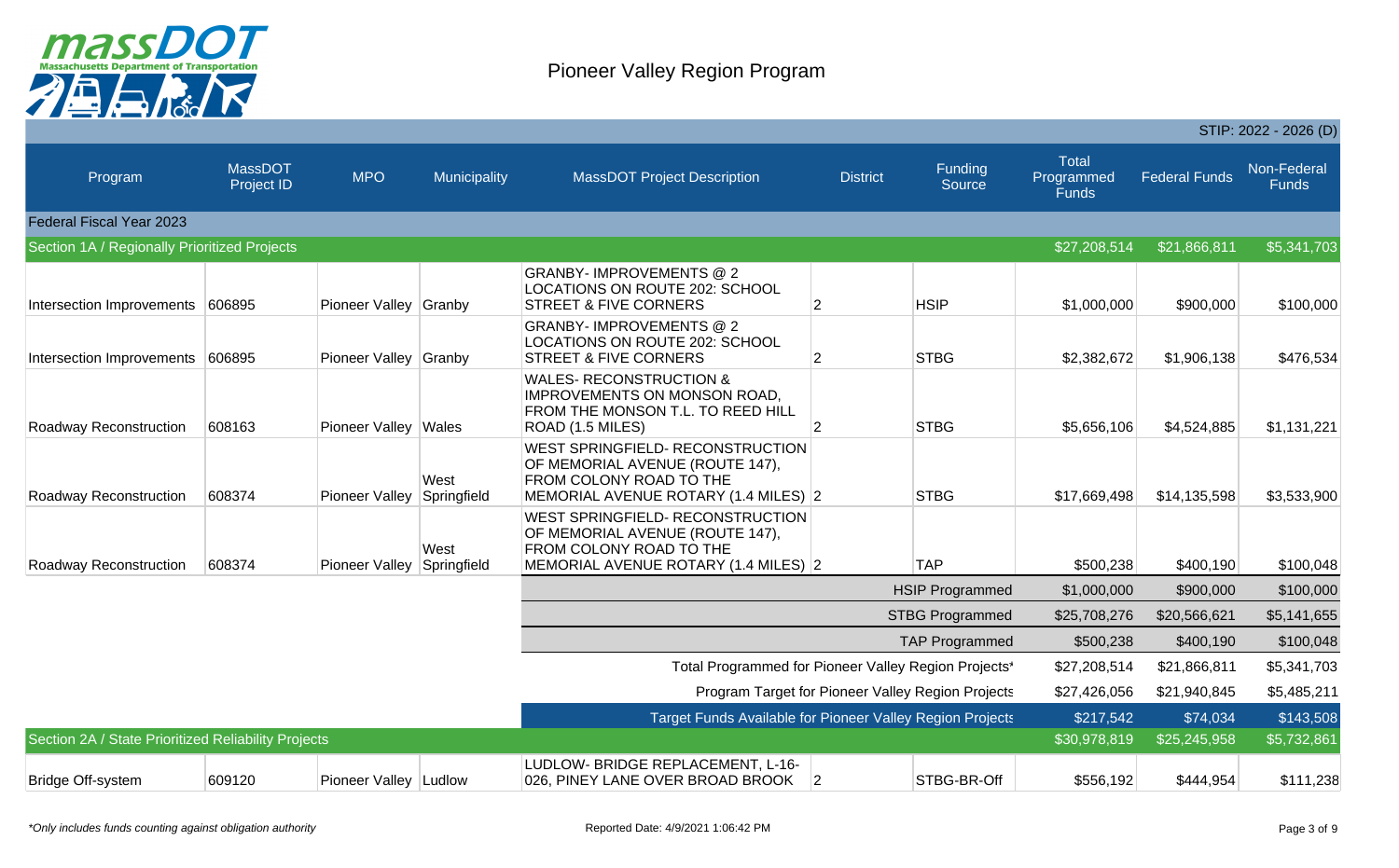

|                                                       |                                     |                            |              |                                                                                                                                                                                                                                      |                 |                          |                                            |                      | $JIIP: 2022 - 2020 (D)$     |
|-------------------------------------------------------|-------------------------------------|----------------------------|--------------|--------------------------------------------------------------------------------------------------------------------------------------------------------------------------------------------------------------------------------------|-----------------|--------------------------|--------------------------------------------|----------------------|-----------------------------|
| Program                                               | <b>MassDOT</b><br><b>Project ID</b> | <b>MPO</b>                 | Municipality | <b>MassDOT Project Description</b>                                                                                                                                                                                                   | <b>District</b> | <b>Funding</b><br>Source | <b>Total</b><br>Programmed<br><b>Funds</b> | <b>Federal Funds</b> | Non-Federal<br><b>Funds</b> |
| Bridge Off-system                                     | 608847                              | Pioneer Valley Wales       |              | WALES- BRIDGE REPLACEMENT, W-02-<br>002, HOLLAND ROAD OVER WALES<br><b>BROOK</b>                                                                                                                                                     | 2               | STBG-BR-Off              | \$3,049,418                                | \$2,439,534          | \$609,884                   |
| Safety Improvements                                   | 608565                              | Pioneer Valley Springfield |              | SPRINGFIELD- IMPROVEMENTS ON ST.<br>JAMES AVENUE AT ST. JAMES<br><b>BOULEVARD AND CAREW STREET</b>                                                                                                                                   | $\overline{2}$  | <b>HSIP</b>              | \$4,629,032                                | \$4,166,129          | \$462,903                   |
| Non-Interstate Pavement                               | 604209                              | Pioneer Valley Multiple    |              | HOLYOKE-WEST SPRINGFIELD-<br><b>REHABILITATION OF ROUTE 5</b><br>(RIVERDALE ROAD), FROM I-91<br>(INTERCHANGE 13) TO MAIN STREET IN<br><b>HOLYOKE &amp; FROM ELM STREET TO</b><br>NORTH ELM STREET IN WEST<br>SPRINGFIELD (3.2 MILES) | 2               | <b>NHPP</b>              | \$22,744,177                               | \$18,195,342         | \$4,548,835                 |
| Section 2B / State Prioritized Modernization Projects |                                     |                            |              |                                                                                                                                                                                                                                      |                 |                          | \$4,346,994                                | \$3,726,676          | \$620,318                   |
| Roadway Reconstruction                                | 609517                              | Pioneer Valley             | Longmeadow   | LONGMEADOW- BLUEBERRY HILL<br>ELEMENTARY SCHOOL IMPROVEMENTS<br>(SRTS)                                                                                                                                                               | 2               | <b>TAP</b>               | \$364,139                                  | \$291,311            | \$72,828                    |
| Intersection Improvements                             | 608560                              | Pioneer Valley Springfield |              | SPRINGFIELD- IMPROVEMENTS ON ST.<br>JAMES AVENUE AT TAPLEY STREET                                                                                                                                                                    | 2               | <b>HSIP</b>              | \$2,490,805                                | \$2,241,725          | \$249,081                   |
| Roadway Reconstruction                                | 610652                              | Pioneer Valley Agawam      |              | <b>AGAWAM- ROBINSON PARK</b><br>ELEMENTARY SCHOOL IMPROVEMENTS<br>(SRTS)                                                                                                                                                             | $\mathcal{P}$   | <b>TAP</b>               | \$1,492,050                                | \$1,193,640          | \$298,410                   |
| Section 2C / State Prioritized Expansion Projects     |                                     |                            |              |                                                                                                                                                                                                                                      |                 |                          | \$8,748,334                                | \$6,998,667          | \$1,749,667                 |
| <b>Bicycle and Pedestrian</b>                         | 608157                              | Pioneer Valley Springfield |              | SPRINGFIELD- MCKNIGHT COMMUNITY<br>TRAIL CONSTRUCTION, FROM ARMORY<br>STREET TO HAYDEN AVENUE (1.5 MILES) 2                                                                                                                          |                 | <b>CMAQ</b>              | \$8,748,334                                | \$6,998,667          | \$1,749,667                 |

 $CTID: 2000 - 2000 (D)$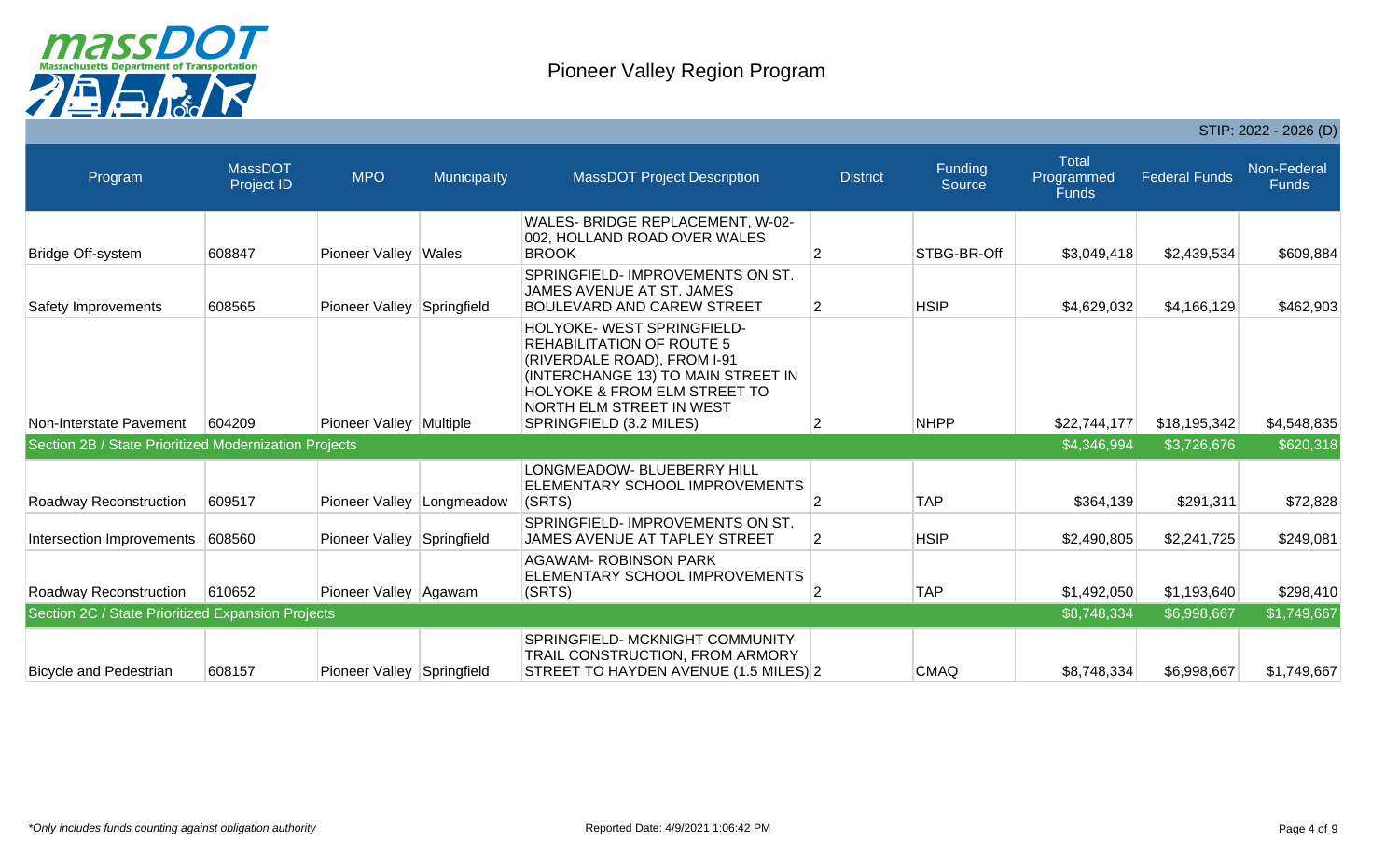

|                                              |                              |                            |                     |                                                                                                                                               |                 |                                                   |                                            | STIP: 2022 - 2026 (D) |                      |  |
|----------------------------------------------|------------------------------|----------------------------|---------------------|-----------------------------------------------------------------------------------------------------------------------------------------------|-----------------|---------------------------------------------------|--------------------------------------------|-----------------------|----------------------|--|
| <b>Program</b>                               | <b>MassDOT</b><br>Project ID | <b>MPO</b>                 | Municipality        | <b>MassDOT Project Description</b>                                                                                                            | <b>District</b> | <b>Funding</b><br>Source                          | <b>Total</b><br>Programmed<br><b>Funds</b> | <b>Federal Funds</b>  | Non-Federal<br>Funds |  |
| Federal Fiscal Year 2024                     |                              |                            |                     |                                                                                                                                               |                 |                                                   |                                            |                       |                      |  |
| Section 1A / Regionally Prioritized Projects |                              |                            |                     |                                                                                                                                               |                 |                                                   | \$27,202,550                               | \$21,862,040          | \$5,340,510          |  |
| <b>Roadway Reconstruction</b>                | 606797                       | Pioneer Valley Cummington  |                     | <b>CUMMINGTON- RETAINING WALL</b><br><b>REPLACEMENT ON ROUTE 9 ADJACENT</b><br><b>TO SWIFT RIVER</b>                                          |                 | <b>STBG</b>                                       | \$1,792,800                                | \$1,434,240           | \$358,560            |  |
| <b>Roadway Reconstruction</b>                | 608374                       | Pioneer Valley             | West<br>Springfield | <b>WEST SPRINGFIELD- RECONSTRUCTION</b><br>OF MEMORIAL AVENUE (ROUTE 147),<br>FROM COLONY ROAD TO THE<br>MEMORIAL AVENUE ROTARY (1.4 MILES) 2 |                 | <b>STBG</b>                                       | \$2,397,425                                | \$1,917,940           | \$479,485            |  |
| <b>Roadway Reconstruction</b>                | 608717                       | Pioneer Valley Springfield |                     | SPRINGFIELD-RECONSTRUCTION OF<br>SUMNER AVENUE AT DICKINSON<br>STREET AND BELMONT AVENUE (THE<br>"X")                                         | $\overline{2}$  | <b>HSIP</b>                                       | \$1,000,000                                | \$900,000             | \$100,000            |  |
| <b>Roadway Reconstruction</b>                | 608717                       | Pioneer Valley Springfield |                     | SPRINGFIELD- RECONSTRUCTION OF<br>SUMNER AVENUE AT DICKINSON<br>STREET AND BELMONT AVENUE (THE<br>"X")                                        | $\overline{2}$  | <b>STBG</b>                                       | \$10,301,891                               | \$8,241,513           | \$2,060,378          |  |
| Roadway Reconstruction                       | 608717                       | Pioneer Valley Springfield |                     | SPRINGFIELD-RECONSTRUCTION OF<br>SUMNER AVENUE AT DICKINSON<br><b>STREET AND BELMONT AVENUE (THE</b><br>"X")                                  | 2               | <b>TAP</b>                                        | \$500,000                                  | \$400,000             | \$100,000            |  |
| <b>Roadway Reconstruction</b>                | 609287                       | Pioneer Valley Worthington |                     | <b>WORTHINGTON- RECONSTRUCTION &amp;</b><br>RELATED WORK ON ROUTE 143 (PHASE<br>II), FROM PERU T.L. TO COLD STREET                            |                 | <b>STBG</b>                                       | \$11,210,434                               | \$8,968,347           | \$2,242,087          |  |
|                                              |                              |                            |                     |                                                                                                                                               |                 | <b>HSIP Programmed</b>                            | \$1,000,000                                | \$900,000             | \$100,000            |  |
|                                              |                              |                            |                     |                                                                                                                                               |                 | <b>STBG Programmed</b>                            | \$25,702,550                               | \$20,562,040          | \$5,140,510          |  |
|                                              |                              |                            |                     |                                                                                                                                               |                 | <b>TAP Programmed</b>                             | \$500,000                                  | \$400,000             | \$100,000            |  |
|                                              |                              |                            |                     | Total Programmed for Pioneer Valley Region Projects'                                                                                          |                 |                                                   | \$27,202,550                               | \$21,862,040          | \$5,340,510          |  |
|                                              |                              |                            |                     |                                                                                                                                               |                 | Program Target for Pioneer Valley Region Projects | \$27,785,521                               | \$22,228,417          | \$5,557,104          |  |
|                                              |                              |                            |                     | <b>Target Funds Available for Pioneer Valley Region Projects</b>                                                                              |                 |                                                   | \$582,971                                  | \$366,377             | \$216,594            |  |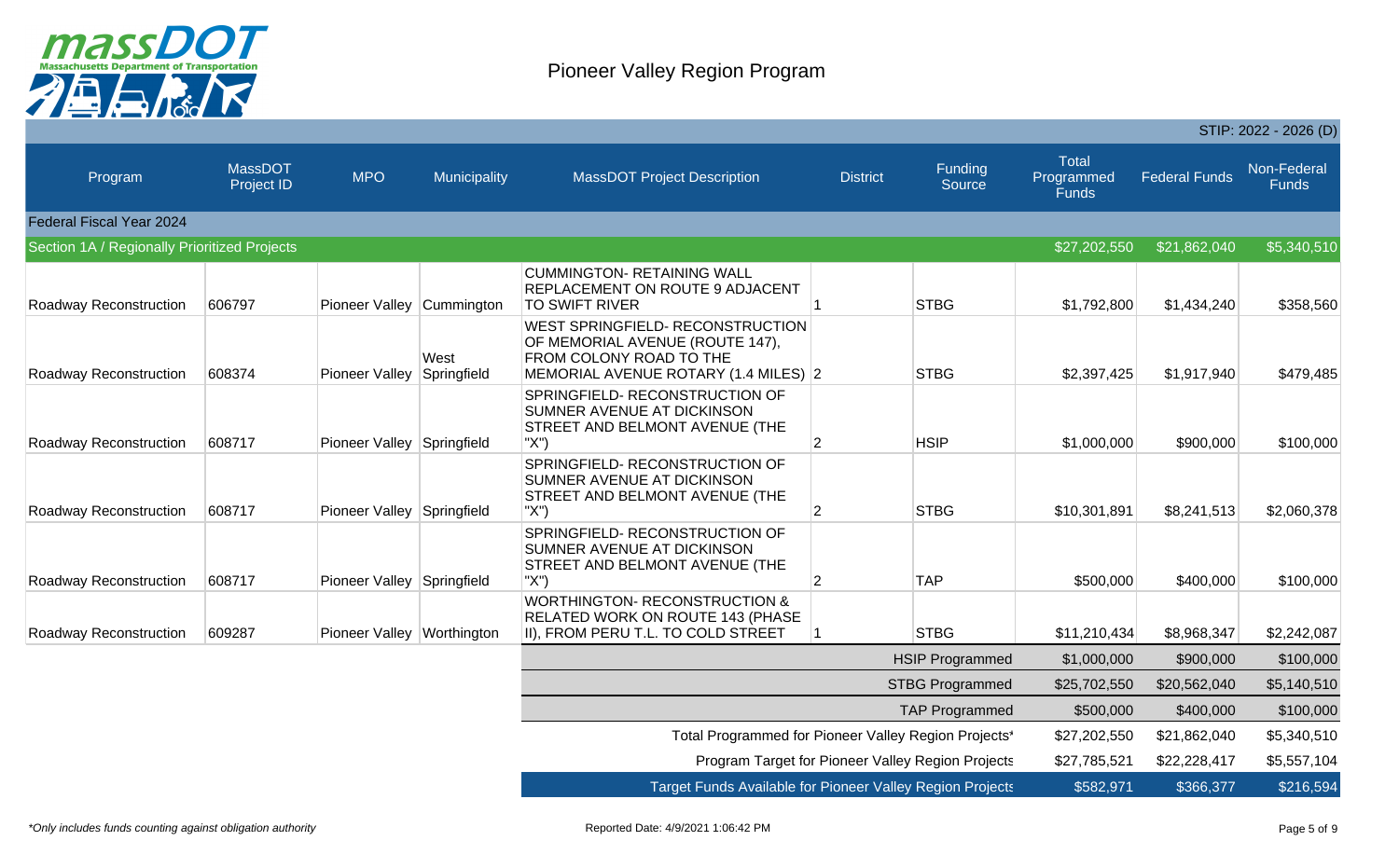

|                   |                                                     |                |              |                                                                                      |                 |                          |                                            |                      | STIP: 2022 - 2026 (D)       |
|-------------------|-----------------------------------------------------|----------------|--------------|--------------------------------------------------------------------------------------|-----------------|--------------------------|--------------------------------------------|----------------------|-----------------------------|
| Program           | <b>MassDOT</b><br>Project ID                        | <b>MPO</b>     | Municipality | <b>MassDOT Project Description</b>                                                   | <b>District</b> | <b>Funding</b><br>Source | <b>Total</b><br>Programmed<br><b>Funds</b> | <b>Federal Funds</b> | Non-Federal<br><b>Funds</b> |
|                   | Section 2A / State Prioritized Reliability Projects |                |              |                                                                                      |                 |                          | \$4,149,202                                | \$3,319,362          | \$829,840                   |
| Bridge Off-system | 608846                                              | Pioneer Valley | Monson       | MONSON- BRIDGE REPLACEMENT, M-27-<br>015, OLD WALES ROAD OVER CONANT<br><b>BROOK</b> |                 | STBG-BR-Off              | \$2,613,234                                | \$2,090,587          | \$522,647                   |
| Bridge Off-system | 610779                                              | Pioneer Valley | Hampden      | HAMPDEN- BRIDGE MAINTENANCE, H-04<br>-004, ROCKADUNDEE BRIDGE OVER<br>ISCANTIC RIVER |                 | STBG-BR-Off              | \$1,535,968                                | \$1,228,774          | \$307,194                   |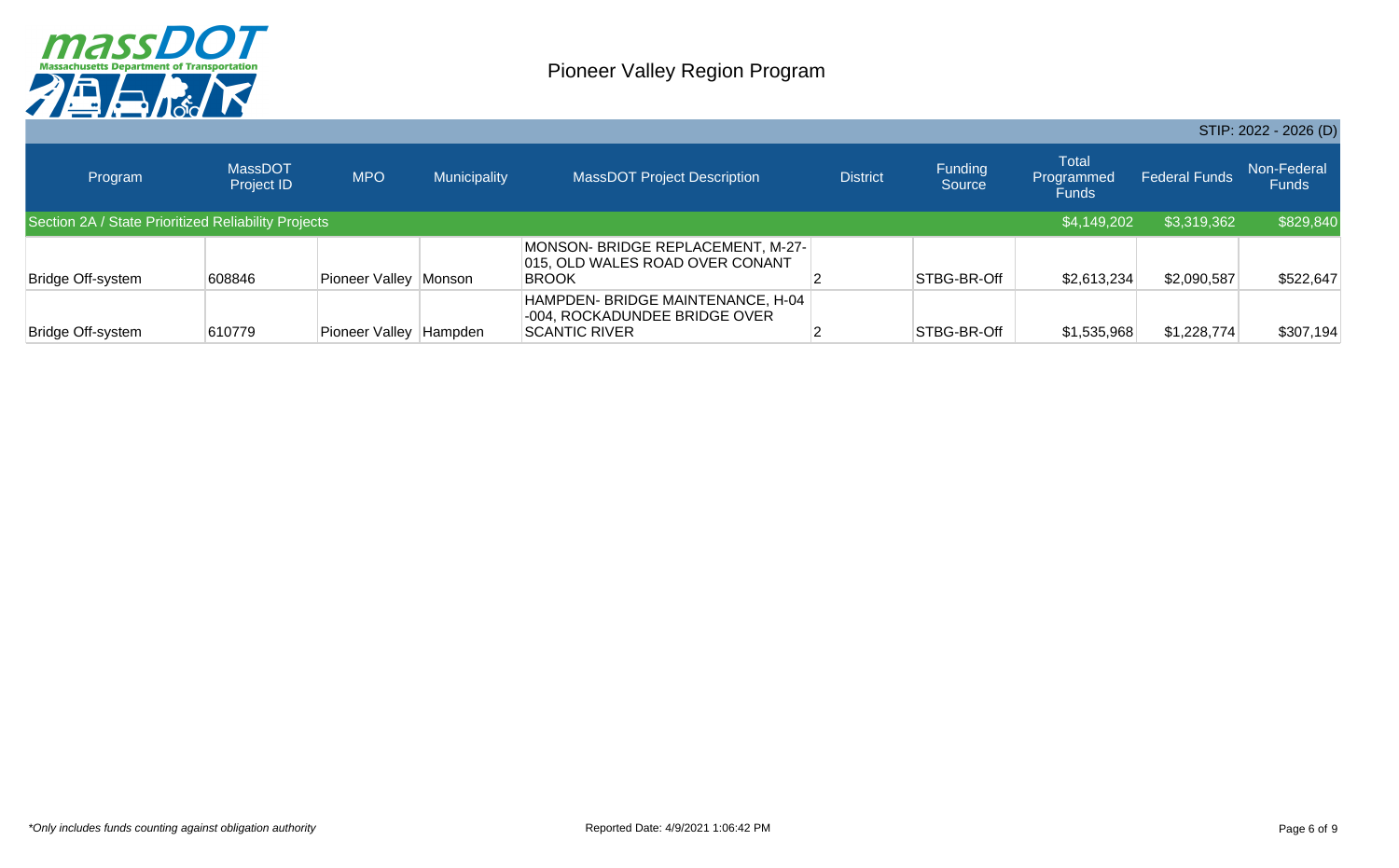

|                                                     |                              |                            |                            |                                                                                                                                                       |                 |                        |                                            |                      | STIP: 2022 - 2026 (D)       |
|-----------------------------------------------------|------------------------------|----------------------------|----------------------------|-------------------------------------------------------------------------------------------------------------------------------------------------------|-----------------|------------------------|--------------------------------------------|----------------------|-----------------------------|
| Program                                             | MassDOT<br><b>Project ID</b> | <b>MPO</b>                 | Municipality               | <b>MassDOT Project Description</b>                                                                                                                    | <b>District</b> | Funding<br>Source      | <b>Total</b><br>Programmed<br><b>Funds</b> | <b>Federal Funds</b> | Non-Federal<br><b>Funds</b> |
| Federal Fiscal Year 2025                            |                              |                            |                            |                                                                                                                                                       |                 |                        |                                            |                      |                             |
| Section 1A / Regionally Prioritized Projects        |                              |                            |                            |                                                                                                                                                       |                 |                        | \$23,991,612                               | \$19,193,290         | \$4,798,322                 |
| Roadway Reconstruction                              | 608727                       | Pioneer Valley             | Holland                    | <b>HOLLAND- RESURFACING &amp; RELATED</b><br>WORK ON BRIMFIELD ROAD, FROM<br><b>WALES ROAD TO STURBRIDGE STREET</b><br>(0.9 MILES - PHASE II)         | 2               | <b>STBG</b>            | \$1,177,653                                | \$942,122            | \$235,531                   |
| Roadway Reconstruction                              | 608881                       | Pioneer Valley             | Longmeadow                 | LONGMEADOW- SPRINGFIELD-<br>RESURFACING AND INTERSECTION<br><b>IMPROVEMENTS ON LONGMEADOW</b><br>STREET (ROUTE 5) AND CONVERSE<br>STREET (0.84 MILES) | 2               | <b>STBG</b>            | \$6,754,438                                | \$5,403,550          | \$1,350,888                 |
| Roadway Reconstruction                              | 609286                       | Pioneer Valley             | Northampton                | NORTHAMPTON-DOWNTOWN<br>COMPLETE STREETS CORRIDOR AND<br>INTERSECTION IMPROVEMENTS ON<br>MAIN STREET (ROUTE 9)                                        | 2               | <b>STBG</b>            | \$16,059,521                               | \$12,847,617         | \$3,211,904                 |
|                                                     |                              |                            |                            |                                                                                                                                                       |                 | <b>STBG Programmed</b> | \$23,991,612                               | \$19,193,290         | \$4,798,322                 |
|                                                     |                              |                            |                            | Total Programmed for Pioneer Valley Region Projects'                                                                                                  |                 |                        | \$23,991,612                               | \$19,193,290         | \$4,798,322                 |
|                                                     |                              |                            |                            | Program Target for Pioneer Valley Region Projects                                                                                                     |                 |                        | \$27,136,864                               | \$21,709,491         | \$5,427,373                 |
|                                                     |                              |                            |                            | <b>Target Funds Available for Pioneer Valley Region Projects</b>                                                                                      |                 |                        | \$3,145,252                                | \$2,516,201          | \$629,051                   |
| Section 2A / State Prioritized Reliability Projects |                              |                            |                            |                                                                                                                                                       |                 |                        | \$65,775,557                               | \$52,620,446         | \$13,155,111                |
| <b>Bridge On-system NHS</b>                         | 609409                       | Pioneer Valley Springfield |                            | SPRINGFIELD- BRIDGE REPLACEMENT,<br>S-24-016, ARMORY STREET OVER CSX<br>MAINLINE & S-24-026, ARMORY STREET<br><b>OVER ABANDONED CSX</b>               | 2               | <b>NHPP</b>            | \$36,897,333                               | \$29,517,866         | \$7,379,467                 |
| Bridge Off-system                                   | 610768                       |                            | Pioneer Valley Westhampton | <b>WESTHAMPTON- BRIDGE</b><br>MAINTENANCE, W-27-028, PERRY HILL<br>ROAD OVER NORTH BROOK OF<br><b>MANHAN RIVER</b>                                    | 2               | STBG-BR-Off            | \$1,936,973                                | \$1,549,578          | \$387,395                   |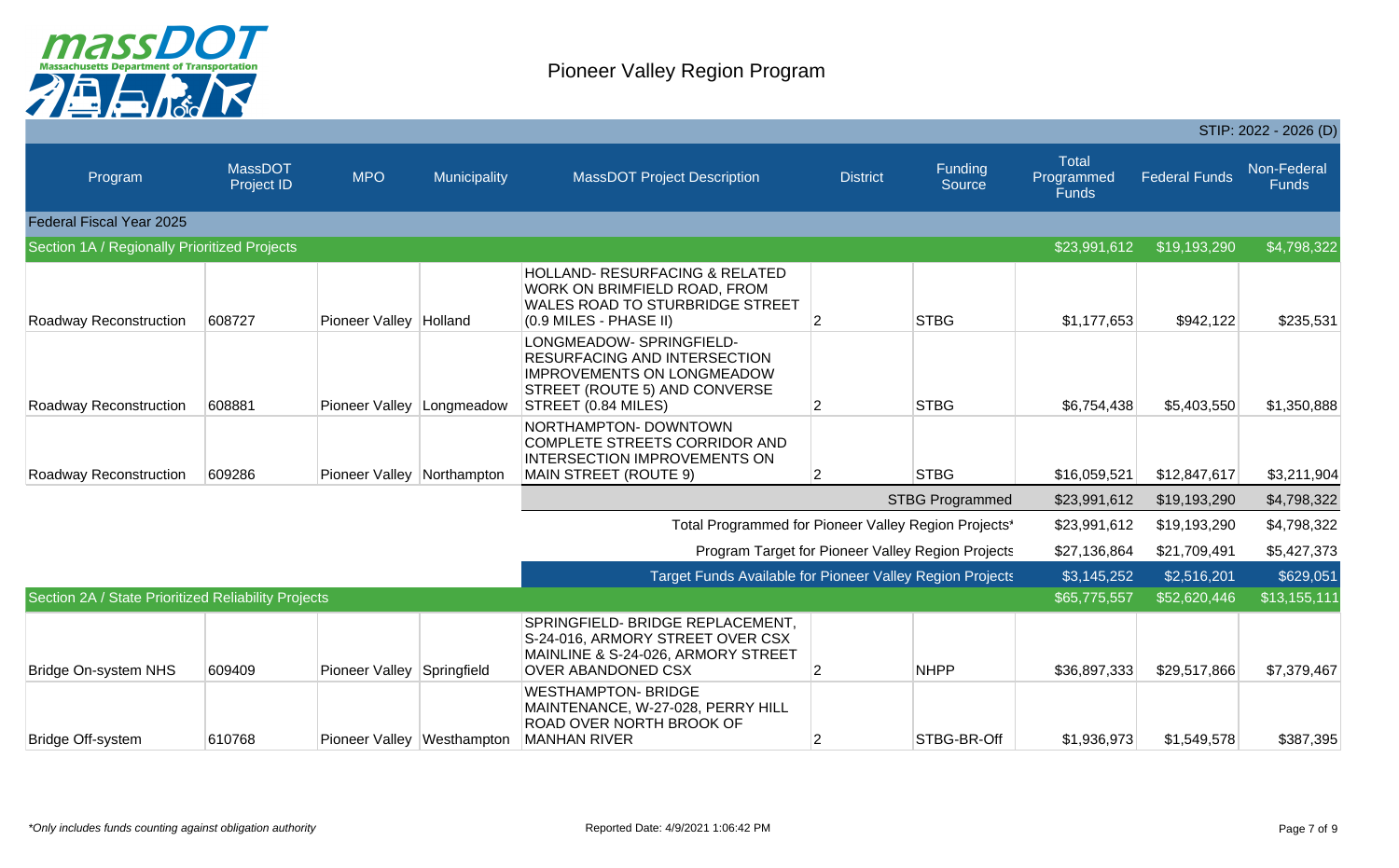

|                                                       |                              |                              |              |                                                                                                                                 |                 |                   |                                            |                      | STIP: 2022 - 2026 (D)       |
|-------------------------------------------------------|------------------------------|------------------------------|--------------|---------------------------------------------------------------------------------------------------------------------------------|-----------------|-------------------|--------------------------------------------|----------------------|-----------------------------|
| Program                                               | <b>MassDOT</b><br>Project ID | <b>MPO</b>                   | Municipality | <b>MassDOT Project Description</b>                                                                                              | <b>District</b> | Funding<br>Source | <b>Total</b><br>Programmed<br><b>Funds</b> | <b>Federal Funds</b> | Non-Federal<br><b>Funds</b> |
| Bridge Off-system                                     | 608869                       | Pioneer Valley               | Northampton  | NORTHAMPTON- BRIDGE<br>REPLACEMENT, N-19-068, OLD<br>SPRINGFIELD ROAD OVER THE MILL<br><b>RIVER</b>                             | $\overline{2}$  | STBG-BR-Off       | \$3,826,144                                | \$3,060,915          | \$765,229                   |
| <b>Bridge On-system NHS</b>                           | 608460                       | Pioneer Valley               | Hadley       | HADLEY- BRIDGE REPLACEMENT, H-01-<br>005, BAY ROAD (ROUTE 47) OVER THE<br><b>FORT RIVER</b>                                     | 2               | <b>NHPP</b>       | \$6,471,024                                | \$5,176,819          | \$1,294,205                 |
| Bridge On-system Non-<br><b>NHS</b>                   | 604136                       | Pioneer Valley Multiple      |              | MONSON- PALMER- BRIDGE<br>REPLACEMENT, M-27-007=P-01-007,<br>STATE AVENUE OVER THE QUABOAG<br><b>RIVER</b>                      | $\overline{2}$  | <b>STBG</b>       | \$10,132,472                               | \$8,105,978          | \$2,026,494                 |
| Non-Interstate Pavement                               | 612031                       | Pioneer Valley   Worthington |              | <b>WORTHINGTON- RESURFACING AND</b><br><b>RELATED WORK ON ROUTE 112</b>                                                         |                 | <b>NHPP</b>       | \$6,511,611                                | \$5,209,289          | \$1,302,322                 |
| Section 2B / State Prioritized Modernization Projects |                              |                              |              |                                                                                                                                 |                 |                   | \$1,994,161                                | \$1,595,329          | \$398,832                   |
| Roadway Reconstruction                                | 612079                       | Pioneer Valley Chicopee      |              | CHICOPEE- HUGH SCOTT STREIBER<br>ELEMENTARY SCHOOL IMPROVEMENTS<br>(SRTS)                                                       | $\overline{2}$  | <b>TAP</b>        | \$1,383,724                                | \$1,106,979          | \$276,745                   |
| Roadway Reconstruction                                | 612080                       | Pioneer Valley Springfield   |              | SPRINGFIELD- REBECCA M. JOHNSON<br>ELEMENTARY SCHOOL IMPROVEMENTS<br>(SRTS)                                                     | 2               | <b>TAP</b>        | \$610,437                                  | \$488,350            | \$122,087                   |
| Section 2C / State Prioritized Expansion Projects     |                              |                              |              |                                                                                                                                 |                 |                   | \$4,974,699                                | \$3,979,759          | \$994,940                   |
| <b>Bicycle and Pedestrian</b>                         | 608413                       | Pioneer Valley               | Northampton  | NORTHAMPTON- ROCKY HILL<br><b>GREENWAY MULTI-USE TRAIL, FROM</b><br>THE MANHAN RAIL TRAIL TO ROCKY HILL<br>ROAD (0.4 MILES)     | 2               | <b>CMAQ</b>       | \$1,918,701                                | \$1,534,961          | \$383,740                   |
| <b>Bicycle and Pedestrian</b>                         | 610657                       | Pioneer Valley Multiple      |              | EASTHAMPTON- NORTHAMPTON-<br>INSTALLATION OF A SHARED-USE PATH<br>ALONG MOUNT TOM ROAD FROM THE<br>MANHAN TRAIL TO ATWOOD DRIVE | $\overline{2}$  | <b>STBG</b>       | \$3,055,998                                | \$2,444,798          | \$611,200                   |